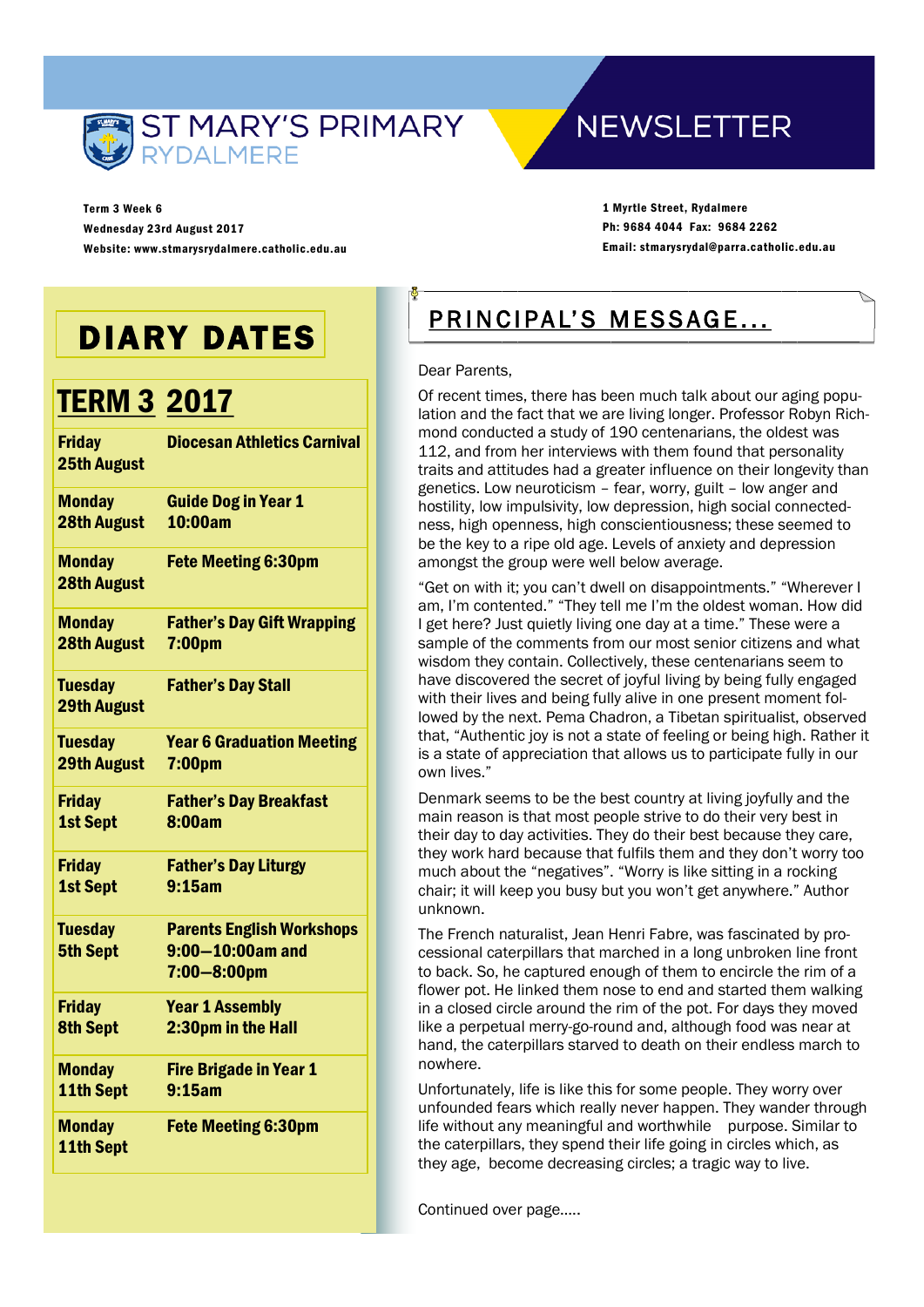# St Mary's Newsletter……

# I M P O R T A N  $\mathsf T$ I N F  $\overline{O}$ R M A T I O N

### PRINICPAL'S MESSAGE CONT….

Joyful living is the result of being totally accepting of our present moment. Whenever we project ourselves away from our present moment and seek happiness in another time or place, we leave joy behind. When all parts of our life fully embrace where we are right now, we can't help but be joyful. When Jesus spoke to his Apostles and said, *"These things I have spoken to you that my joy may remain in you and that your joy may be full"* John 14:11. he was speaking through them to us.

Again, when Jesus said, *"Until now you have asked nothing in my name; ask and you will receive that your joy may be full"* John 16: 24 he is stating that he wants us to be full of joy. Jesus is inviting us to call on his name to draw on the resources of God for anything we need to help us to live joyfully. Living joyfully is a work in progress throughout our lives. So, "Get on with it; you can't dwell on disappointments."

**"***Lord, we pray for a personal encounter with your words, 'Well done ... enter into the joy of your Lord'." Matt. 25: 23.* Peace and best wishes.

Richard Blissenden

**PRINCIPAL** 



# *PRINCIPAL AWARDS TERM 3—Week 5*



KA Yomika Dodampegama & Wylie Lockhart KT Samuel Calveley & Noah Collier 1F Selina LaMacchia & Sara Sangachhe 1R Jacinta Boustani & Hannah Peaty 2B Audrey Lampasona & Jacob Nassima 2MV Jackson Henstock & Flynn Smith 3G Lochlainn Melville & Lucas Piper 3S Kayla Ghalloub & Johnathan Kolosakas 4J Joshua Green & Casey Kaseke 4K Jacob Carr & Michaela de la Roche 5E Annalies Marsh & Anthony Asfour 5L Larissa Laguzza & Chloe Williams 6B Aidan Williams & Myle Panagiotopoulos<br>6W Carissa Gallagher & Michael Lowery Carissa Gallagher & Michael Lowery

# VOICE OF YOUTH

Congratulations to the three Voice of Youth finalists, Elizabeth Hogan, Katelyn Johnson and Carissa Gallagher. They spoke with confidence and were excellent representatives for our school at the Cluster final on Friday.

*By the Year 6 Media Team.* 

# PREMIER'S READING CHALLENGE

A reminder that all students completing the Premier's Reading Challenge MUST have their reading records online by this Friday, 25th August. If you have any questions, please see Mrs Radocchia.

# ICAS WRITING COMPETITION

Congratulations to the 23 students who participated in the UNSW ICAS Writing Competition. We were awarded 2 Distinction, 9 Credit, 1 Merit and 11 Participation certificates.

# BOOK CLUB

The current Book Club brochure Issue 6 2017 has been sent home with all students.

# ORDERS FOR ISSUE 6 CLOSE 11/9/2017

To order and pay for Book Club by credit card visit www.scholastic.com.au. Please order and pay via the website. No orders are to be sent to the school office. Books will be

delivered to the school and distributed to students. Any questions, please contact Kris Muir—Book Club Coordinator

# *CARE AWARDS TERM 3—Week 5*



- KA Minnie Elliot & Maxwell Norton
- KT Ahmani Youakim & Brodie Hart
- 1F Thomas Lowery & Benjamin Lambert
- 1R Charlotte Newman & Daashan Wu
- 2B Ava Libbert & Hayden Green<br>2MV Robert Flint & Carev Kaseke
- Robert Flint & Carey Kaseke 3G Sami Boustani & Brian Lim
- 3S Maiya Hughes & Anthony Scott
- 4J Brianna Ward & Lina Yoo
- 4K Orlando Ballout & Sierra Lake
- 5E Christopher Padden & Catherine Lim
- 5L Jack Denholm & Lucinda Palmas
- 6B Annika Byrne & Natalia Pan
- 6W Nicole Pitchfork & Vazgen Simonyan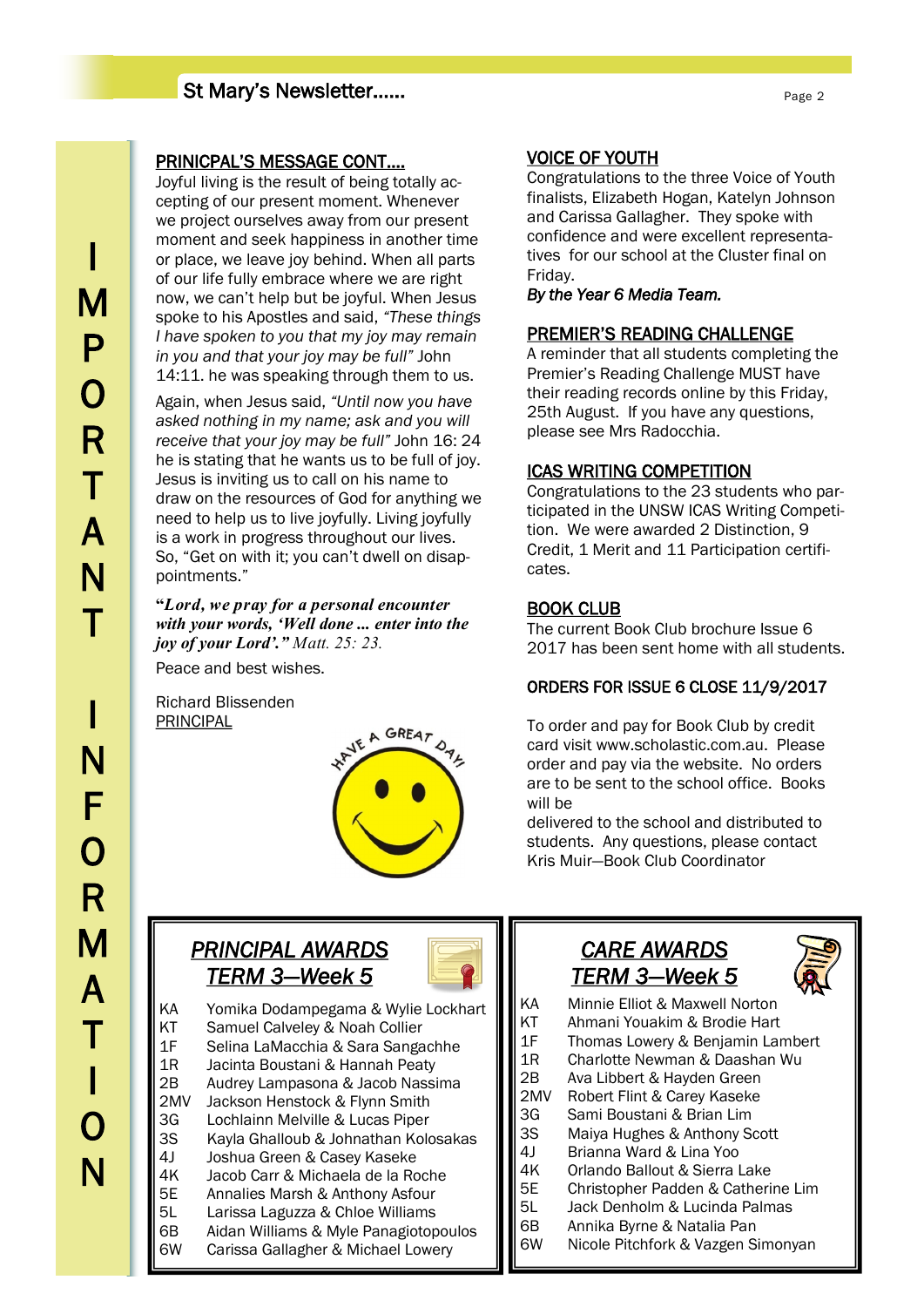# FROM MR BLISSENDEN...

# 2017 NAPLAN RESULTS

Last week the NAPLAN results for this year were sent home to all Year 3 and 5 families. NAPLAN provides the families and school with a great deal of information about student learning as well as trends in school and student learning growth. We have a great deal to celebrate this year with our results with very positive growth in Reading, Writing and Numeracy in Year 3, 5 and 7. It is important to note that the results from Year 3 inform us about the growth in Early Stage 1 and Stage 1, Year 5 results informs us about growth in Stage 2 and Year 7 results informs us about growth in Stage 3. The school will dissect the data and modify programs and approaches in the necessary Key Learning Areas to best respond to this information.

## LEAVING STUDENTS

A terms notice (10 school weeks) in writing must be given to the Principal before the removal of a student or a full term's fees will be payable. The notice can be given any time during term for the next term. Where appropriate notice has been received, a pro-rata credit can be calculated based on a pro-rata 40 week year. One exception is that notice in writing will be accepted at any time during Term 4 in relation to the following years' enrolment ie: the notice period of 10 school weeks will be waived in this circumstance.

#### NAPLAN ONLINE

During Week 7 of this term (from Monday 28th August until Friday 1st September) our students in Year 3 and Year 5 will participate in the NAPLAN Online School Readiness Test. The School Readiness Test is a 'practice run' for schools to assess their technology ahead of NAPLAN Online. The readiness test is not a test of student ability. Year 5 will complete two assessments while Year 3 will only be required to complete one assessment. Please contact Mrs Gosper (NAPLAN Coordinator) if you have further questions.

## CARPARK / ROAD SAFETY

Children should be supervised closely near roads, in car parks and on pedestrian crossings. Please be aware of moving vehicles and hold your child's hand when ever you cross the road or walk through the car park.

## DANCE / DRAMA

For the remainder of 2017 Mrs Kirkness will be working in Year 6 and students in Kindergarten to Year 6 will complete all Dance / Drama activities in class as required. Sport and Music on Thursdays and Fridays is unaffected. Mr Wheadon has been seconded to the Catholic Education Office as a Technology Coach and will be working across a number of schools including St Mary's on Thursdays and Fridays. This is a wonderful addition and support for the work we are doing.

#### MR BLISSENDEN'S HOLIDAY CHALLENGE

Our last challenge was to design a greeting card without words to convey a message. The winners were announced at the last Assembly and all winning entries will be professionally produced as

a greeting card to be sold as a pack of 8 cards at the fete. Congratulations to Joseph Sun KT, Samantha Giarratano 1R, Aanya Singh 2MV, Katerina Hart 3G, Zoe Anderson 4J, Catherine Lim 5E, Elizabeth Hogan 6W and Mrs Jordan on your winning designs.

## AFTER SCHOOL PROGRAMME

An optional, 5 week, at cost, after school Basketball programme will shortly be offered to families. Details will be shared via Skoolbag so keep your eye out for further information!